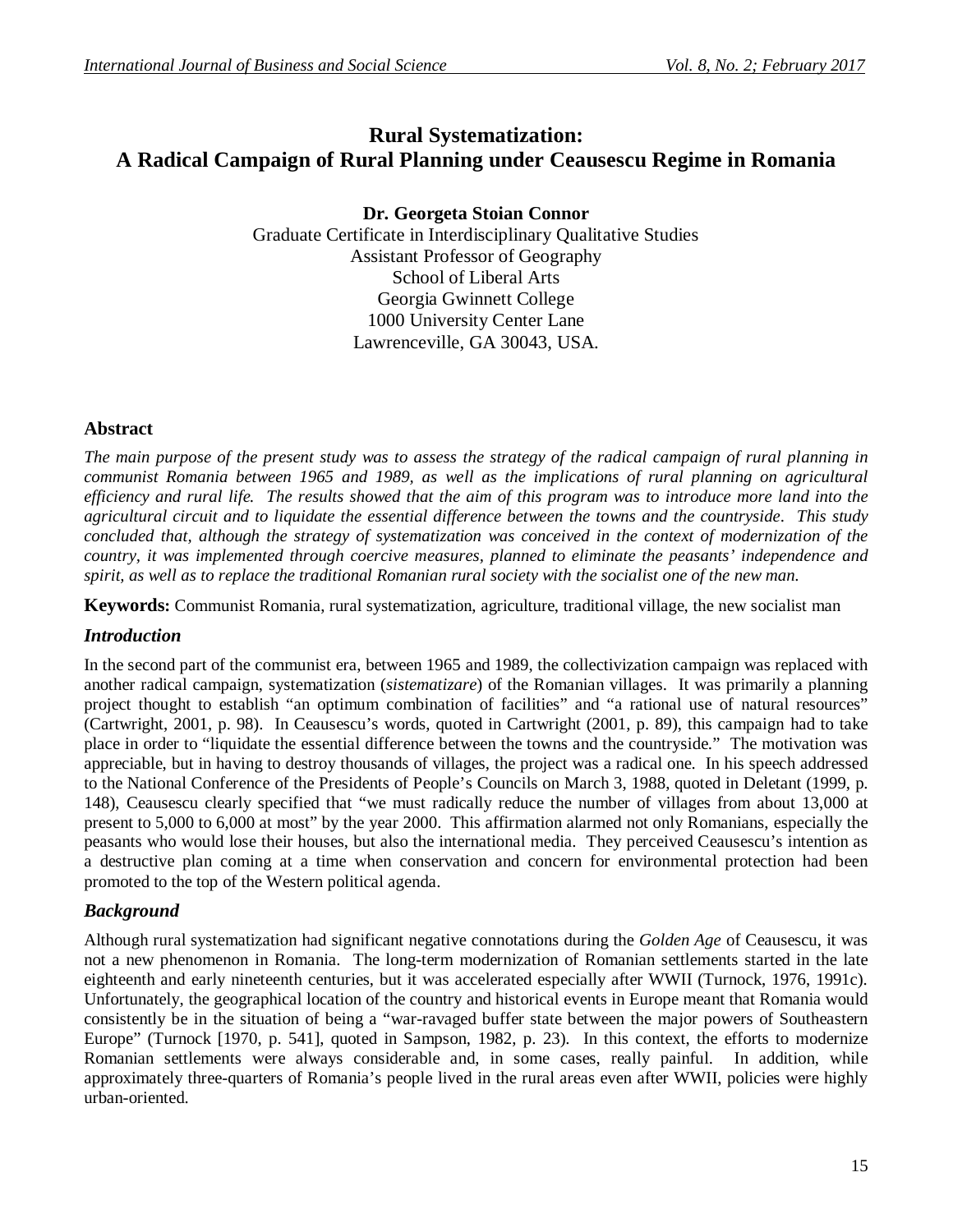During the Habsburg occupation in the late eighteenth century, the villages from Banat and Oltenia, Southwestern Romania, were rebuilt "on accessible sites according to a regular plan," following the same policy of "drawing out settlement to the main lines of communication" (Turnock, 1976, p. 89). Although the need for some coordination in the program encouraging the growth of rural settlements was emphasized by Ion Ionescu de la Brad in the second half of the nineteenth century, in general the responsibility was left to individual landowners. Turnock (1976) has noted that the first planning legislation in the twentieth century was passed in 1904, followed by another in 1925, which was strongly linked to the 1921 Agrarian Reform. The most important was the 1936 legislation, which "called for a thorough restructuring of rural settlement to reduce the isolation and backwardness of the villages" (p. 89). The required plans for each commune, which had to be prepared by each county prior to 1938, did not have the adequate cadastral maps, but they constituted a great beginning for rural modernization. However, the project was interrupted by the Second World War and postponed by the immediate need for the post-war recovery after 1945. Consequently, plans for rural areas, together with the agricultural sector, started to be reevaluated after 1950 (Moraru et al., 1966; Tufescu, 1974; Turnock, 1976; Ronnas, 1984; Turnock, 1991 a, b, c; Kideckel, 1993; Fischer-Galati, 1998; Cartwright, 2001).

### *Communist Rural Planning*

Before Ceausescu, Romania was divided several times into different administrative units, specifically in 1950, 1952, 1956, 1960, and 1964 (Moraru et al., 1966). These administrative divisions finally created 16 economicadministrative regions, with 150 districts (*raioane*), containing 183 towns, 4,259 communes, and 15,129 villages (Moraru et al., 1966; Turnock, 1976, 1991b; Ronnas, 1984). The main problem in this territorial division was that the traditional settlement pattern with many small villages, some of them with rather scattered houses, was "an obstacle to modernization and to narrowing the social and economic gap between rural and urban life" Ronnas (1989, p. 543). According to Tufescu (1974), during the first half of the 1960s, there were approximately 5,000 small and very small villages, each with fewer than 500 inhabitants, representing around 35% of the total number of villages in the country. They were principally located in the Getic Plateau, the Barlad Hills, the Apuseni Mountains, and several other places, all having a very low level of economic development. Although some villages in the mountain areas were quite highly populated, they were very dispersed on the slopes, with large distances between houses and therefore did not exhibit appropriate conditions for "modernization." As Turnock (1991c, p. 251) has suggested, rural settlement patterns have been reflective of "ethnic factors as well as past administrative measures," as Moldova and Muntenia have enjoyed relatively low population density whereas Transylvania, the former Habsburg territory, has had a greater concentration of population.

After the Second World War the communist policies primarily focused on urban-industrial development. Nevertheless, in addition to the emergent urban-rural gap, differentiation between villages grew as a result of the different interests held by the administration officials for some particular places. Consequently, some villages experienced growth in the 1950s, but the majority were neglected. Equally important, a rural planning strategy clearly intensified in the 1960s as a consequence of the collectivization program, but clear principles were only developed in the 1970s (Turnock, 1991c). Specifically, during the collectivization process, the Romanian villages, especially the communal centers, had to develop certain specialized institutions capable of organizing farm activity, as well as assisting in consultation and future implementation. A significant number of rural industries still remained in the villages (e.g., timber, mining, textile, milling), but progress in rural industrialization was seriously eroded by urban industrialization and transportation development (Turnock, 1976).

Several crucial elements had to be taken into consideration in rural modernization, such as land forms, local architecture, natural resources, selection of the villages, as well as people's attitude. The Carpathians and Danube Delta constituted special issues for rural systematization. Not only are the mountainous villages located at a high altitude but some of them have considerable variation in relief between the villages of the same commune. On the other hand, the Danube Delta is an extremely low and flat area and, in addition, the sandy banks (*grinduri*) are small and, with some exceptions, they are under serious flood risks. Therefore, while the viable villages from the plains and lower hills could, in general, be "modernized," many small and isolated villages from elsewhere simply had to disappear. Equally, private houses typically exhibited traditional architecture, while the two-story apartment buildings, planned to be located in the central area of the villages, as well as the new farm buildings, research stations, schools, shopping centers, and other central agencies, used modern styles, in total disharmony with the local traditions.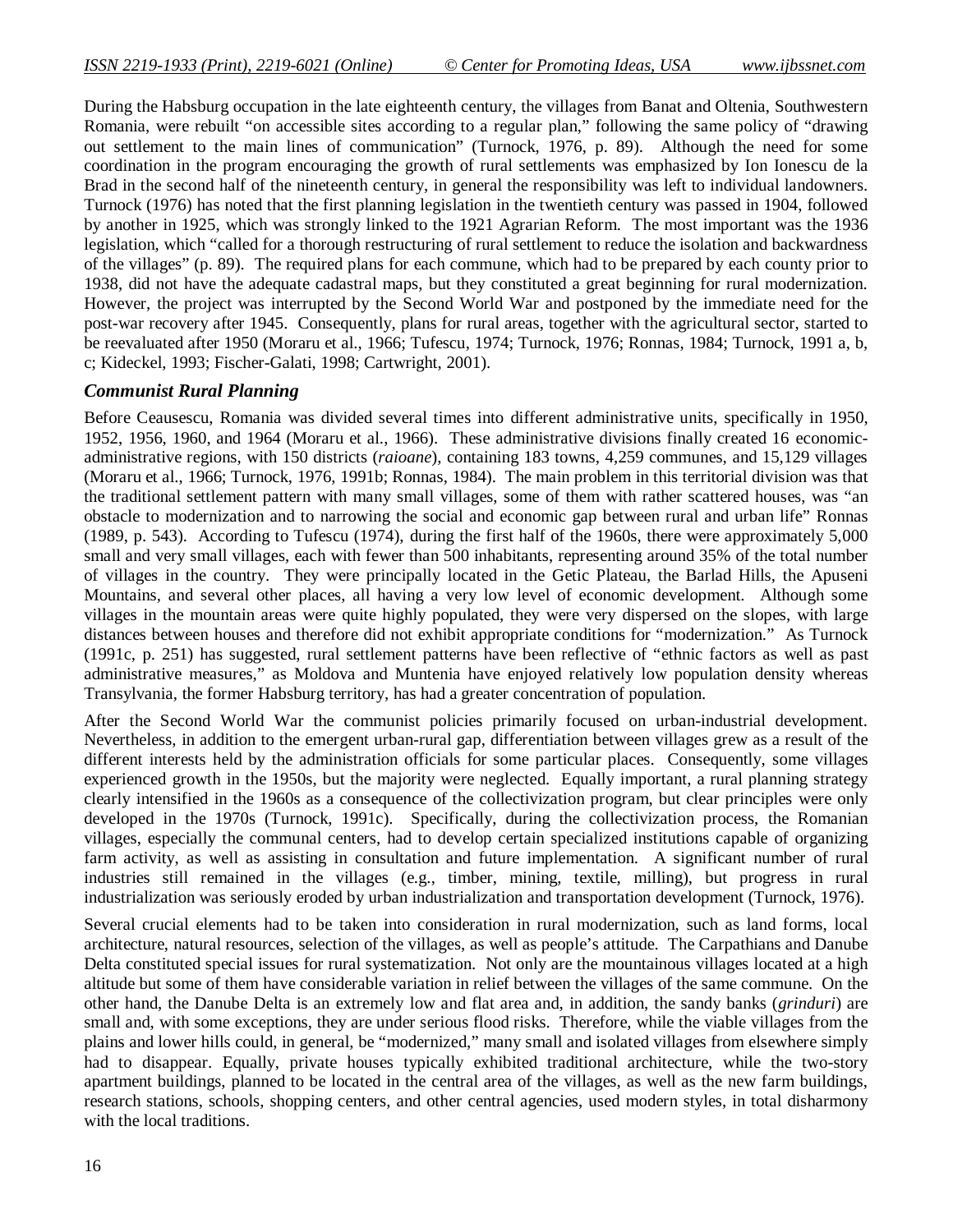Romanian architects and geographers were strongly against depersonalization of both towns and villages, calling for "architectural styles sympathetic to local tradition" and "a more careful balance" between the traditional and the modern architecture in order to avoid "a purely functional approach" (Turnock, 1976, p. 93). The most difficult problem, though, was the selection of the villages to be systematized. Theoretically, the problem was simply one of taking into account that it was known that almost three-quarters of the Romanian villages in 1966 had fewer than 1,000 inhabitants. Since many of them had limited economic potential, it was clear that those villages could not hope to have a wide range of services. Turnock (1976, p. 94) pointed out that it was suggested even in the 1960s that "as many as two-thirds of the country's villages should disappear." Nevertheless, opposition from villagers would play an important role in the process of village systematization.

The official call for rural systematization was expressed on November 11-12, 1965, at the Plenary of the Central Committee of the Romanian Communist Party, followed then by that on October 5-6, 1967 (Tufescu, 1974). Ceausescu asked for efficiency in using the village land and water, avoiding excessive spreading out of the buildings what Turnock (1976, p. 94) has called "ribbon development". Because the project at the national scale was more complicated than the government officials thought it would be, a multidisciplinary approach (geographical, ethnographic, and sociological) was needed to study alternative solutions for each locality. In this light, strong units of local administration and party organizations at the commune level were established to coordinate local planning and economic development (Tufescu, 1974; Turnock, 1974, 1976).

After the 1968 territorial-administrative reform, regional plans were adjusted to the new system of administration constituted by 40 counties (later 41) (*judete*), containing 2,706 communes (2,562 rural and 144 suburban communes) and 13,149 villages (Tufescu, 1974; Turnock, 1976, 1991b, 1991c; Ronnas, 1984, 1989). This new jurisdictional division was the rejection of the Soviet-inspired division, introduced after WWII, and a return to the traditional Romanian administrative pattern. The new division not only decreased the number of communes from 4,259 to 2,706, but also increased the communes' administrative and economic power and enhanced local party control. Although it was not unusual to find a commune with only one big village, in general Romania's communes had an average population of around 4,500 inhabitants, who lived in 4-5 separate villages (Turnock, 1991c; Cartwright, 2001). By 1970, each village was endowed with its proper system of public services (e.g., general and/or specialized stores, medical facilities, schools, cultural centers) and some 80% of villages had electricity. The local government (the Peoples' Councils), the agricultural offices (Machine and Tractor Stations, Agricultural Production Cooperatives), the party's organizations, banks, and other facilities were located only in the centers of the communes.

The 1968 administrative reform revised the previous decisions regarding rural settlements. There were three principal elements of rural systematization: (1) land use efficiency; (2) infrastructure improvement; and (3) the architectural façade of the villages (Ronnas, 1984). However, the special attention paid to the most developed communes in the hope they would become new towns was also important. Some surveys of local potential consequently identified some 300-400 communes which might be selected for eventual promotion to urban status (Turnock, 1991c). Overall, though, during the 1960s rural systematization made slow progress, it was the first deliberative attempt to change the rural landscape, emphasizing an increased interest in rural development.

The 1970s brought new attempts at rural systematization. The 1972 National Conference of the Romanian Communist Party, for example, adopted a comprehensive program of systematization (Turnock, 1976; Ronnas, 1984; Cartwright, 2001). The focus was put on the structure of rural localities, particularly on those small and very small villages without any opportunity for future development, as well as on problems of concentration of two-story buildings in the centers of the communes (*vatra*), industrialization, and the urbanization of a certain number of villages. Ideas outlined in 1972 were transposed into a more coherent program for the Eleventh Party Congress in November 1974, in addition to the 1974 Law on Systematization, approved on October  $28<sup>1</sup>$  (Ronnas, 1984; Turnock, 1991b, 1991c). Discussing the 1974 rural modernization program, Turnock (1991c, p. 253) emphasized there were two important ideological factors at play: (1) "the priority for socialist agriculture" and (2) "the insistence on a built environment." Giving priority to socialist agriculture meant automatically marginalizing the private sector, a goal to be achieved not only through efforts to restrict house lots to a maximum  $250 \text{ m}^2$ , but also by moving all private plots of the collective farm members outside the built area.

 $\overline{a}$ 

Law No. 58 / 1974 (Ronnas, 1984, p. 277).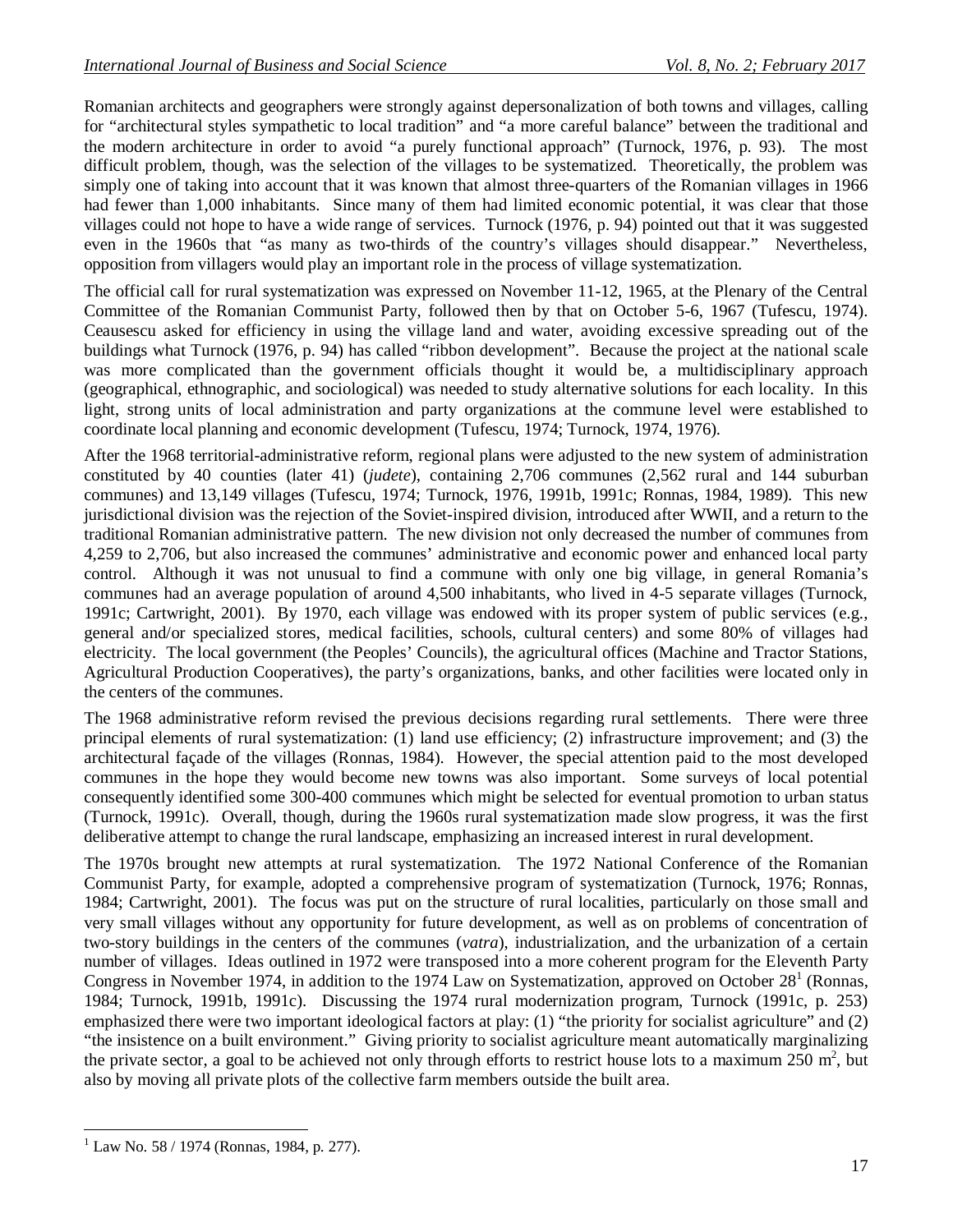Moreover, increasing population density in the multi-story block-buildings has been seen as "a system of surveillance to minimize individualism with its potential for passive resistance to the regime" (ibid). Ronnas (1984, 1989) pointed out the complexity of the systematization process, which if enacted, would have taken 10-15 years to implement. The destruction of 5000-6000 small and less developed villages, including the relocation of the people to small apartments, presented more complex problems than the industrialization and urbanization of some 300-400 others that were more developed. Consequently, the systematization program's implementation continued to be slow and far behind the original schedule. Specifically, by 1981 only one rural locality<sup>2</sup>, out of some 300-350 villages had been declared a town (Turnock, 1991c), while by mid-1989 only 28 new towns had been recorded (Ronnas, 1989).

Additional important reasons for this slowdown in rural systematization included the high expenses for repairing the catastrophic 1977 earthquake damages, as well as Ceausescu's irrational decision to repay all the county's foreign debts in a very short period of time (Turnock, 1991b, 1991c; Deletant, 1999). Furthermore, the completion of the Danube-Black Sea Canal in 1984, which signaled the start of major redevelopment in the center of Bucharest, slowed the rural program even more. In the mid-1980s, a major shift in priorities resulted in increasing investments in state agriculture (e.g., through further mechanization and irrigation) in order to maximize food supplies for export. Moreover, restricting courtyards and constructing apartment buildings of two or three stories would secure additional agricultural land for collectivized agriculture. The President's repeated demands for more agricultural production had transformed agriculture into a key factor in the country's export sector, aiming to the pay all foreign debts.

The slow pace of rural reform and the continued growth of the urban population, especially through rural-urban migration, led the authorities to resort to coercion. Ceausescu's speech on March 3, 1988, put the systematization program at the top of the political agenda and stated that it was to be completed by the year 2000 (Ronnas, 1989). In addition to reducing villages from over 13,000 to a maximum of 5,000-6,000, the new targets also included a reduction in the number of communes**,** from 2,706 to a maximum 2,000. Furthermore, the speech called for a strict control of migration in 1989, forcing people who worked in the rural area to move to the commune or village where they worked (Ronnas, 1989; Turnock, 1991b; Cartwright, 2001).

In late November 1988, Ceausescu came back with another speech, emphasizing two aspects of the systematization program: the development of rural areas and rural depopulation. No reference was made to the many villages declared "non-viable" or to the precise date for finishing the megaproject (Ronnas, 1989, p. 548; Cartwright, 2001, p. 98). As it turned out, though, pressure for resettlement seemed to be moderated since the unviable villages would be allowed to die naturally instead of being immediately demolished. Overall, and with some exceptions, the plans failed, and only 24 communes had actually gained urban status by December 1989, when the communist regime collapsed (Turnock, 1991b). Finally, the 1989 revolution canceled the entire program, including those sections undergoing reformation.

#### *Implications of the Systematization Program*

There are several implications of these developments. First, systematization had resulted in a vast program of research. Many foreign and domestic scholars (geographers, historians, anthropologists, sociologists, ethnographers, and planners) have written about this program, including Parpala (1969), Turnock (1974, 1976, 1986, 1991a, b, c), Sampson (1982), Ronnas (1984, 1989), Kideckel (1993), Fischer-Galati (1998c), Deletant (1999), Cartwright (2001)**,** and many others. Whereas many foreign researchers and a few Romanian ones opposed or criticized the intention of destroying Romanian villages, many domestic writers during the communist era praised, or were forced to praise, the project. Geographers (e.g., M. Posea, I. Bacanaru, A. Butureanu, V. Ioanid, C. Stan, D. Buga, C. Mihailescu, D. Defour and D. Dobrea, P. Poghirc, I. Bold, M. Apavaloaie, and others) included planning in their studies, emphasizing some implications of rural systematization on agricultural efficiency, industrialization, rural transportation, population density, services, flood risks, poor water supply, local employment, and so on. The topic was introduced even in the Romanian universities, as a geography course for graduate students, for example. I personally had to accept a compulsory course entitled *Settlements' Systematization* in my graduate program in Romania, in the Department of Geography at the "*Alexandru Ioan Cuza*," University of Iasi in the first half of the 1980s.

 $\overline{a}$  $2^2$  The mining center of Rovinari (Turnock, 1991c, p. 253).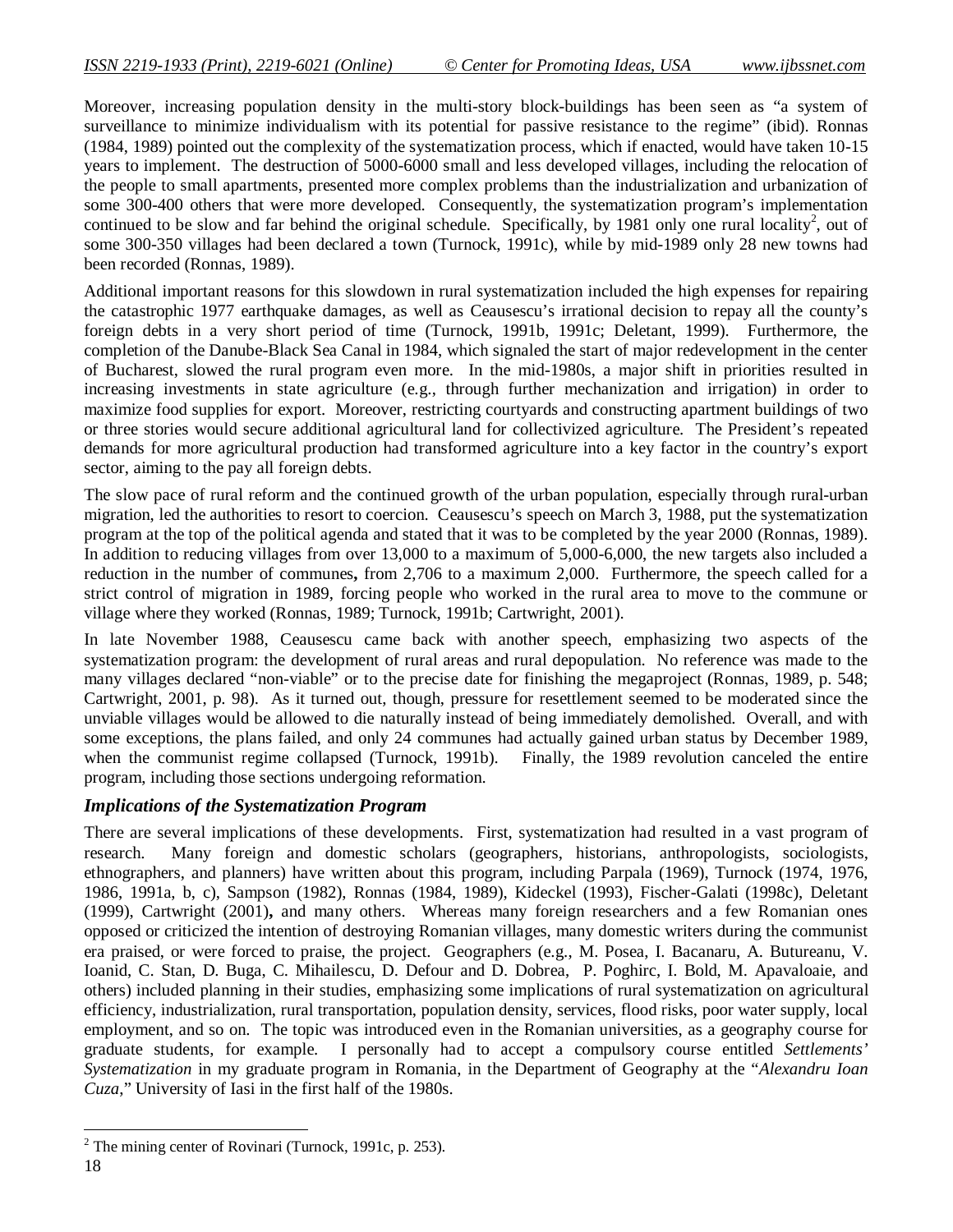Analyzing this aspect from the historical perspective, Fischer-Galati (1998c) argued that symbolic of Ceausescu's determination to shape the history of Romania was a concerted drive to destroy all edifices of the past which he considered incompatible with the victory of socialism, such as churches, monasteries, and/or historic buildings. Equally, in his view the villages had to be destroyed so that huge agricultural units capable of producing food supplies for an expanding industry, urban population, and export markets could be created. As for the motivation for such a project, Fischer-Galati (1998c) invoked both the economic and political aspects of rural reorganization, especially suggesting that the Hungarian peasants from Transylvania and Banat could readily contrast their economic standards of living with that of their relatively affluent conationals in neighboring Hungary and Yugoslavia. In this light, Galati (1998c, p. 474) has accurately described the dramatic future conceived by the communist regime for Romanian villagers, emphasizing that "the peasantry, disenchanted with collectivization, with confiscatory pricing of agricultural products delivered to the state and, above all, with communism per se, had to be removed from villages and relocated in prefabricated blockhouses surrounding the agro-alimentary centers."

On the other hand, Parpala (1969, p. 32), an advocate of the Romanian communist regime, saw rural systematization as a beneficial project, believing that it provided for "the establishment of a rational density of the inhabitants per village." In addition, in his view, "the systematization of villages will contribute not only to a judicious and efficient distribution of investment over the territory, but will also lead to the gradual recovering of certain areas of agricultural land" (ibid). Yet, in a complex geographical study regarding Romania, Tufescu (1974, p. 313) noted:

Rural systematization and modernization does not need to create an artificial village, of high comfort and disconnected from the people's soul, but on the contrary it has to preserve the value content of our culture millenary infused in the being itself of our nation.

#### (*Sistematizarea si modernizarea rurala nu trebuie sa creeze un sat artificial, de confort superior dar rupt de sufletul poporului, ci dimpotriva sa pastreze continutul valoric al culturii noastre sadita milenar in fiinta insasi a poporului nostru*.)

Second, there was considerable domestic and international opposition to systematization. A remarkable instance of criticism came from an open letter sent to the President in August 1988. It was written by Doina Cornea, lecturer at the University of Cluj-Napoca, and signed by a certain number of people, mainly intellectuals from Transylvania. As has been specified by Turnock (1991c, p. 258), they told Ceausescu that he had "no right, without committing a grave abuse of power, to demolish thousands of villages without the consent of the people concerned and even without the consent of the entire nation." Both domestic and international opposition to systematization emphasized the risks of turning the Romanian peasant "from a producer to a consumer of food," changing at the same time their status "from owner-occupier to tenant" (p. 254).

Systematization attracted a great deal of bad international publicity. According to Deletant (1999, p. 153), Romania's President was put under the microscope by the Western media only "after Gorbachev's policies highlighted Ceausescu's old-fashioned Stalinism." The international criticism of the systematization program also had ethnic implications. In particular, Hungarians protested the government's "destroying their distinctive villages and traditions" (Cartwright, 2001, p. 100). In other words, systematization was perceived as "an attempt to uproot and forcefully assimilate the ethnic minorities" and/or "to eradicate century-old minority cultures in Transylvania" (Ronnas, 1989, p. 548). On the other hand, fewer complaints were recorded from Germans who emigrated from Banat to the Federal Republic of Germany (FRG) and whose houses were occupied by Romanians in the early 1980s. Turnock (1991b) correctly remarked that in late 1988 the Western media mistakenly emphasized that systematization was a particular threat to Romania's ethnic minorities. In reality, the program was a national one, generally affecting Romanians in the majority of cases. However, international criticism grew, resulting in a comprehensive campaign for rural protection through an "adoption" program (Turnock, 1991b, p. 103). The movement, entitled *Operation Villages Roumains*, attracted significant media attention (Deletant, 1999). Through this action, 430 Romanian villages were "adopted" by European communities from Belgium, France, Switzerland, and the United Kingdom by September 1989 (p. 153).

Absolutely remarkable was the Royal Family's intervention, respectively Prince Charles's speech delivered in April 1989, condemning the systematization program. As Deletant (1999, p. 154) emphasized, "the Prince instructed his Civic Trust to place rooms in its headquarters in Carlton Garden at the disposal of the campaign."